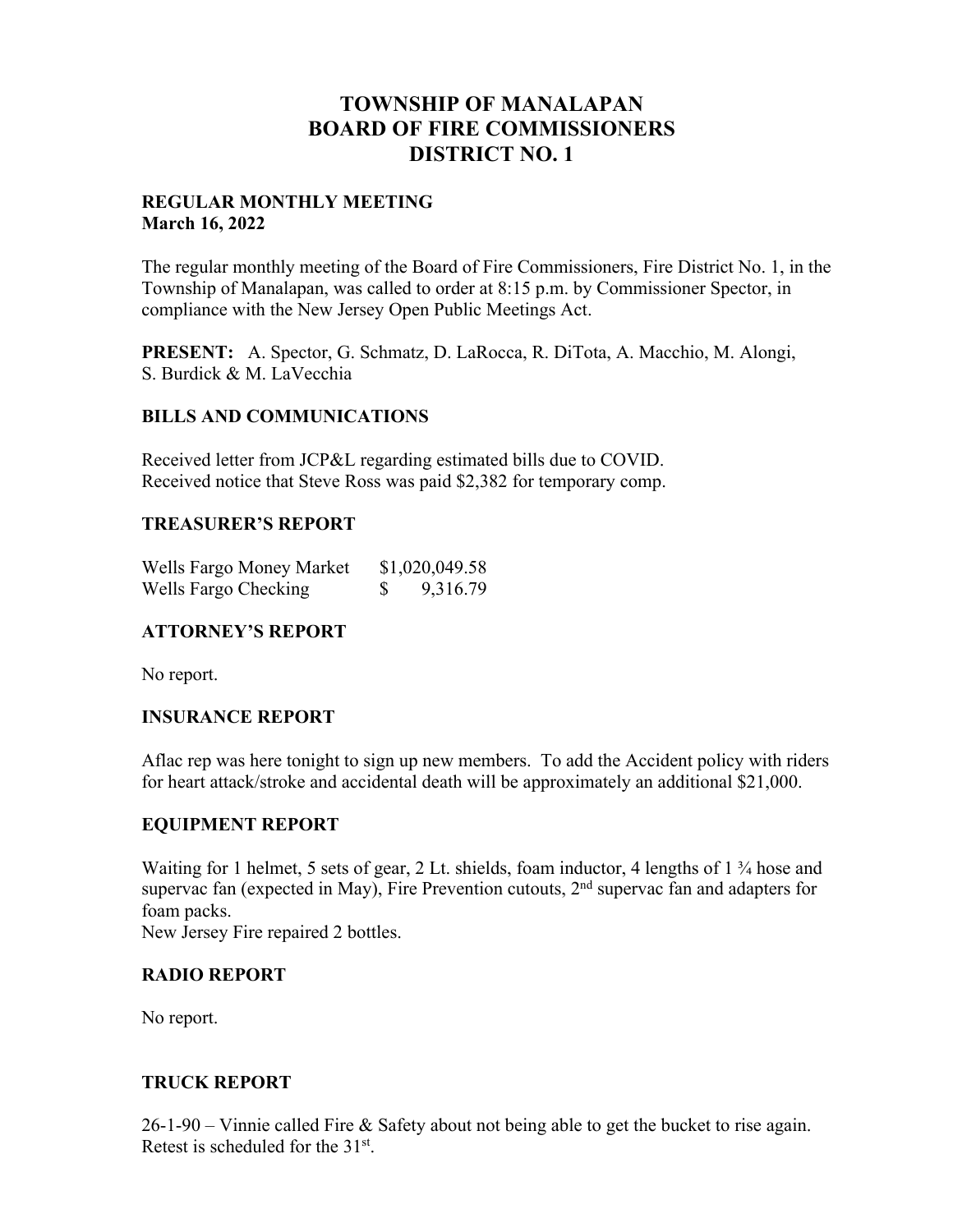### **CHIEF'S REPORT**

The 20 mPower CO meters have all been calibrated; first time we have done this since purchased 6 months ago.

### **MEMBERSHIP REPORT**

No report.

### **ASSOCIATION REPORT**

Atrium stairs were done this week and were done wrong. They will be back here to restain the stairs. We will look into pricing for new spindles.

Need about \$250 to purchase a new 42" tv for the Satellite for the IamResponding program. The jackets have come in.

### **TRUSTEES' REPORT**

No report.

### **OLD BUSINESS**

See attached.

#### **NEW BUSINESS**

Commissioner Schmatz made a motion to pay all vouchers; this was seconded by Commissioner LaRocca. All voted aye.

Commissioner LaRocca made a motion for \$270 to purchase 6 batteries for the hand light flashlights; this was seconded by Commissioner Macchio. All voted aye.

Commissioner LaRocca made a motion for \$500 to purchase 6 pairs of XL firefighter gloves; this was seconded by Commissioner Schmatz. All voted aye.

Commissioner LaRocca made a motion for \$370 to purchase 2 DeWalt battery operated scene lights on 26-1-80; this was seconded by Commissioner Schmatz. All voted aye.

Commissioner LaRocca made a motion for \$725 to purchase 1 bulk pack of magnetic mic; this was seconded by Commissioner Schmatz. Commissioners Spector, LaRocca & Schmatz voted aye; Commissioners DiTota and Macchio voted nay.

Commissioner LaRocca made a motion not to exceed \$250 to purchase a 42" tv for the Satellite; this was seconded by Commissioner DiTota. All voted aye.

Commissioner LaRocca made a motion for \$21,000 to add the Accident and 2 riders onto our Aflac policy; this was seconded by Commissioner Schmatz. All voted aye.

Commissioner Spector made a motion not to exceed \$4,500 to have PLC do the lawn maintenance/fertilizing of both houses for the year; this was seconded by Commissioner LaRocca. All voted aye.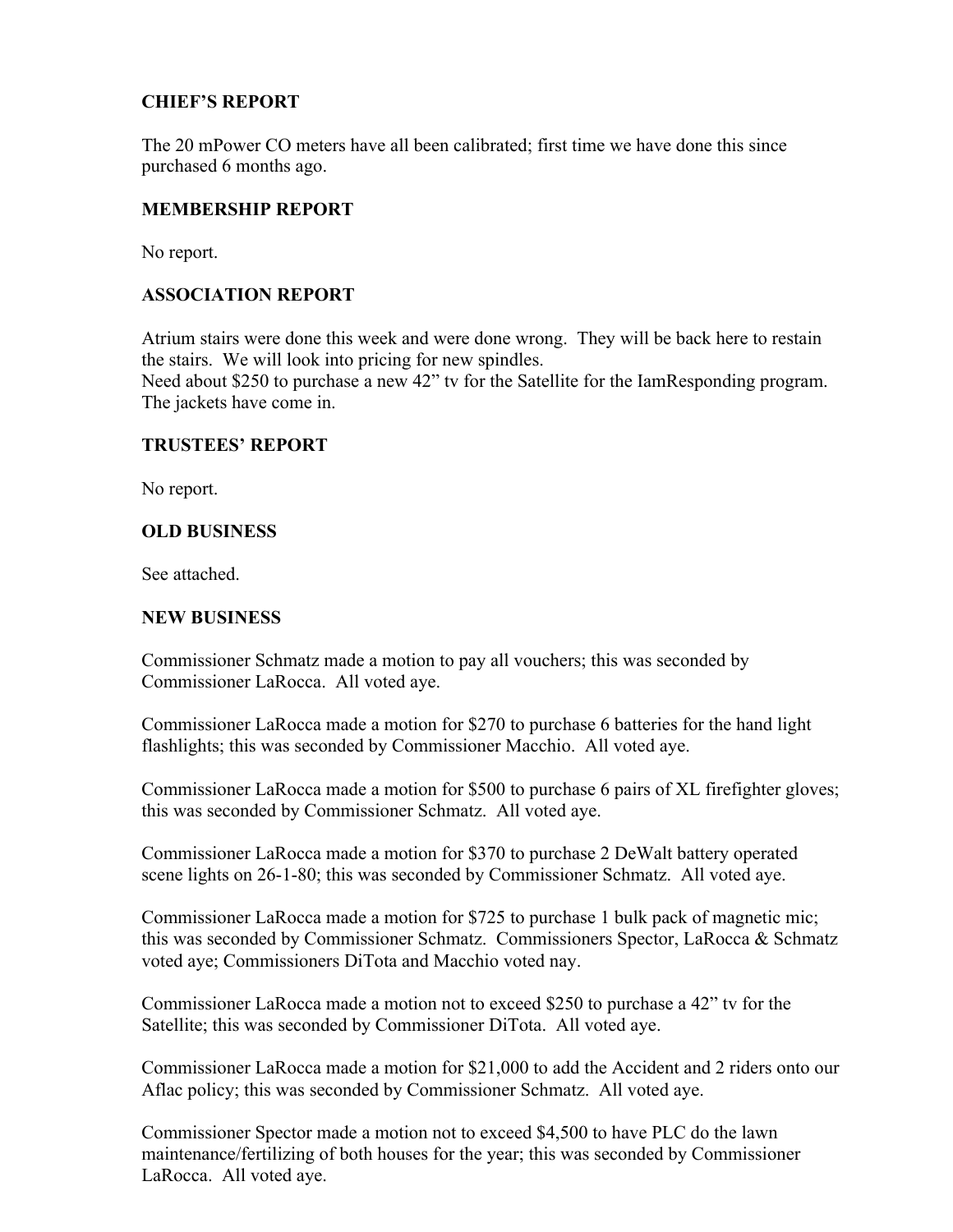Commissioner Spector made a motion for \$4,037.20 to UL do the aerial and ground ladder testing in September; this was seconded by Commissioner DiTota. All voted aye.

Commissioner Spector made a motion for \$2,091 to renew the maintenance service contract on the Holmatro tools with ESI; this was seconded by Commissioner DiTota. All voted aye.

Commissioner Schmatz made a motion not to exceed \$2,000 to have the fuel tanks, generator and outside doors painted; this was seconded by Commissioner LaRocca. All voted aye.

Discussion was held regarding purchasing 10 packs, with 20 bottles and RIT this year for a cost of \$119,000 (this is after trade ins of packs).

Meeting opened to the public at 9:07 p.m.

A motion was made by Commissioner Spector to adjourn; it was seconded by Commissioner LaRocca and all voted aye.

Meeting adjourned at 9:08 p.m.

 Respectfully submitted, Robert DiTota, Clerk